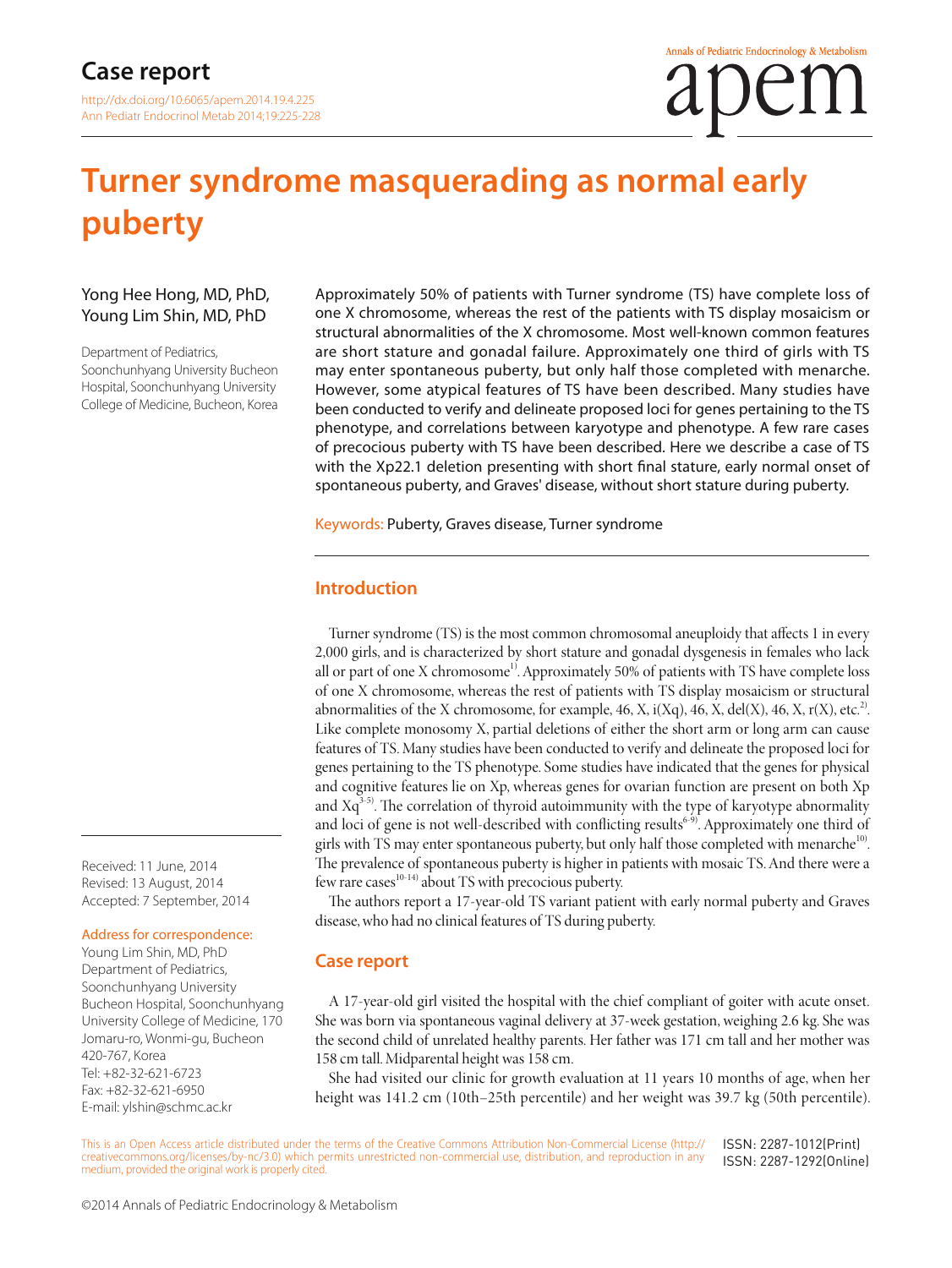Tanner stage was breast 4 and pubic hair 4. Her bone age was approximately 13 years and her height for bone age was <3rd percentile. Menstruation had been started at 10 years 9 months of age. According to her school record, she was short before pubertal onset, but her height and weight were relatively normal during puberty (Fig. 1). So, idiopathic short stature and early normal puberty were diagnosed at 11 years 10 months of age.

At the age of 17 years, goiter developed abruptly, and the patient visited the hospital again. She was short in stature and of normal weight, measuring 144.7 cm (<3rd percentile) and weighing 44 kg (3rd–5th percentile). She showed no signs of TS, such as webbed neck, short neck, cubitus valgus, high arched palate, and shield chest deformity, except for short stature. Her menstrual cycle was regular. Tanner stage was breast 5 and pubic hair 5. She had normal intelligence and high grades in school.

The laboratory profiles demonstrated normal complete blood count, chemistry panel, and electrolytes. The thyroid function test showed: thyroid stimulating hormone (TSH), 0.01 mIU/L (reference, 0.25–4.0 mIU/L); free thyroxine, 7.3 ng/dL (reference, 0.7–2.0 ng/dL); triiodothyronine, 680 ng/dL (reference, 60–190 ng/dL), thyroglobuin antibody, 7.06 U/mL (reference, 0–0.3 U/ mL); thyroid stimulating immunoglobulin, 22.7% (reference, 0%–15%); microsomal antibody, 1.45 U/mL (reference, 0–0.3 U/mL), suggesting Graves disease. On thyroid ultrasonography, enlargement of both thyroid glands with increased vascularity

was observed. A Technetium-99m thyroid scan showed diffuse, enlarged thyroid glands with markedly increased uptake. Other results were as follows: luteinizing hormone (LH), 14.65 mIU/ mL (reference: follicular phase, 0.6–6.2 mIU/mL; luteal phase, 0–6.0 mIU/mL); follicle stimulating hormone (FSH), 7.78 mIU/ mL (reference: follicular phase, 3.3–8.8 mIU/mL; luteal phase, 1.6–8.7 mIU/mL); and estradiol, 156.99 pg/mL (reference: follicular phase, 60–200 pg/mL; luteal phase, 60–260 pg/mL), without evidence of ovarian failure. Because the final height was below the 3rd percentile with coexisting thyroid dysfunction and autoimmunity, chromosome analysis was performed. The karyotype was  $46$ ,X,del $(X)(p22.1)$ , one of the form of TS (Fig. 2). Methimazole was prescribed for the patient and a regular thyroid function test was performed.

#### **Discussion**

Loss of interstitial or terminal long-arm material of the X chromosome (Xq) can result in short stature and primary or secondary ovarian failure<sup>15)</sup>. However, absence of the long arm of the X chromosome with normal stature suggests that the presence of the short arm of the X chromosome maintains the stature of the affected patient<sup>1)</sup>. Deletion involving the long arm of the X chromosome



**Fig. 1.** Growth chart of our patient (Δ: height for bone age).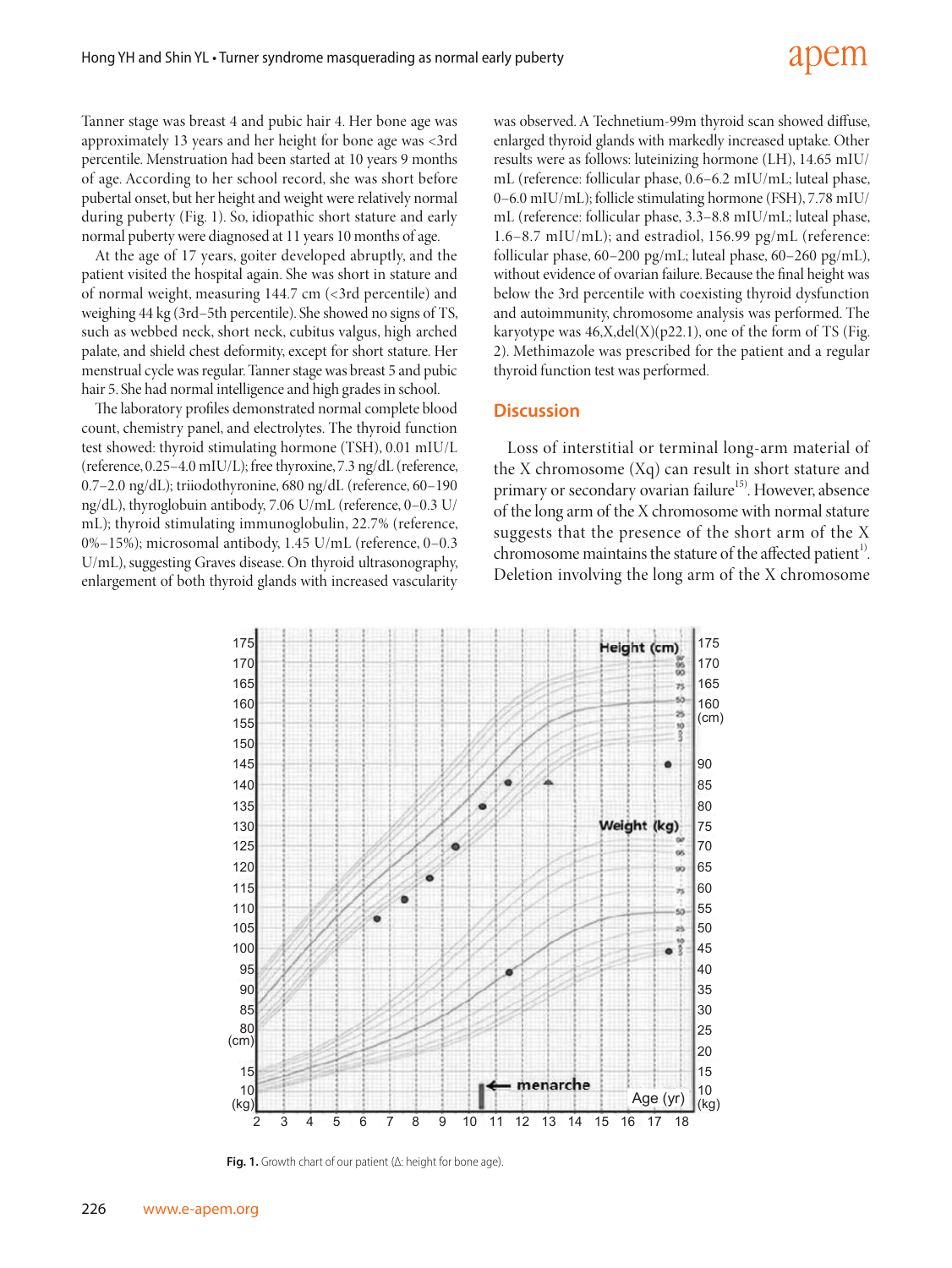

Fig. 2. The karyotype shows 46,X, del(X)(p22.1).

generally results in ovarian failure if the proposed critical region  $Xq13-q26$  is involved<sup>1)</sup>. Deletion of the whole short arm of the X chromosome (Xp) in females is associated with short stature, ovarian failure, and the classic stigmata of TS. The prevalence of an Xp deletion among patients with TS is  $2\%$ <sup>16)</sup>. Patients with terminal Xp deletion have short stature and may have some somatic traits of TS; gonadal function is generally preserved<sup>16)</sup>. Women with more distal deletions  $[del(X)(p21.1$  to p22.1 or p22.2] menstruate more often, but many are infertile or have secondary amenorrhea<sup>17)</sup>. Thus, Xp [X(pter->p21] clearly plays a role in ovarian development. Therefore, we should perform follow-up regarding fertility or occurrence of secondary amenorrhea even in a patient with distal Xp deletion, although our patient had normal puberty and menstruation in adolescence. The Xp22.3-Xp22.12 region is located at the Xp terminus and includes the *SHOX* gene. The *SHOX* gene is located at the very tip of the short arm of both sex chromosomes, inside the telomeric portion of pseudoautosomal region 1, containing genes that escape X inactivation. The X-linked zinc finger protein (*Zfx*) is also located at Xp22.1-21.3, and is a candidate gene for short stature and ovarian failure<sup>17)</sup>. Most TS patients with Xp deletion have short stature, considering statural determinant<sup>17)</sup>. However, this patient's height was in the normal range (10th–25th percentile) from 9 years to 12 years and she experienced short stature after puberty. The exact cause of normal height during the period is unclear, and maybe because of the effect of intact Xq chromosome and early normal puberty, respectively. There are only six cases  $(0.14)$  about central precocious puberty in patient with TS have been reported. Five of them showing mosaic TS and one of them showing structural abnormality of one X chromosome like our patient. The mechanism is unclear, and may be the result of abnormalities in the

hypothalamic feedback system with increased levels of gonadotropins, FSH surge before ovarian failure, or elevated levels of TSH by interaction between TSH and the human FSH receptor. All had normal height according to standard growth curve when diagnosed as TS, like this case. When precocious puberty is combined with TS or if midparental height is tall, the patient may have normal height and the diagnosis may be delayed<sup>12)</sup>. More studies are needed regarding the correlation between TS and central precocious puberty. With regard to thyroid autoimmunity, correlation with karyotype and phenotype shows variable results<sup>7)</sup>. In some of the studies, especially in girls with isochromosome Xq, levels of thyroid autoantibody are the highest<sup>7,8)</sup>, but in others<sup>9</sup>, the results did not reach statistical significance.

In conclusion, we experienced a case of TS with Xp22.1 deletion presenting with short final stature, early normal puberty, and Graves disease, without short stature during puberty. We suggest that even though a patient's puberty is normal, when the final height is short and autoimmune thyroid disease is accompanied, chromosome analysis for TS should be considered. Further research about determinant factors and genes on the X chromosome in growth, ovarian function, and autoimmunity is needed. Additionally, screening karyotypically normal individuals with TS features for mutations in candidate genes is necessary.

# **Conflict of interest**

No potential conflict of interest relevant to this article was reported.

# **References**

- 1. Moka R, Sreelakshmi K, Gopinath PM, Satyamoorthy K. Cytogenetic evaluation of patients with clinical spectrum of Turner syndrome. J Hum Reprod Sci 2013;6:129-32.
- 2. Zinn AR, Ross JL. Molecular analysis of genes on Xp controlling Turner syndrome and premature ovarian failure (POF). Semin Reprod Med 2001;19:141-6.
- 3. Ferguson-Smith MA. Karyotype-phenotype correlations in gonadal dysgenesis and their bearing on the pathogenesis of malformations. J Med Genet 1965;2:142-55.
- 4. Ogata T, Matsuo N. Turner syndrome and female sex chromosome aberrations: deduction of the principal factors involved in the development of clinical features. Hum Genet 1995;95:607-29.
- 5. Ross JL, Roeltgen D, Kushner H, Wei F, Zinn AR. The Turner syndrome-associated neurocognitive phenotype maps to distal Xp. Am J Hum Genet 2000;67:672-81.